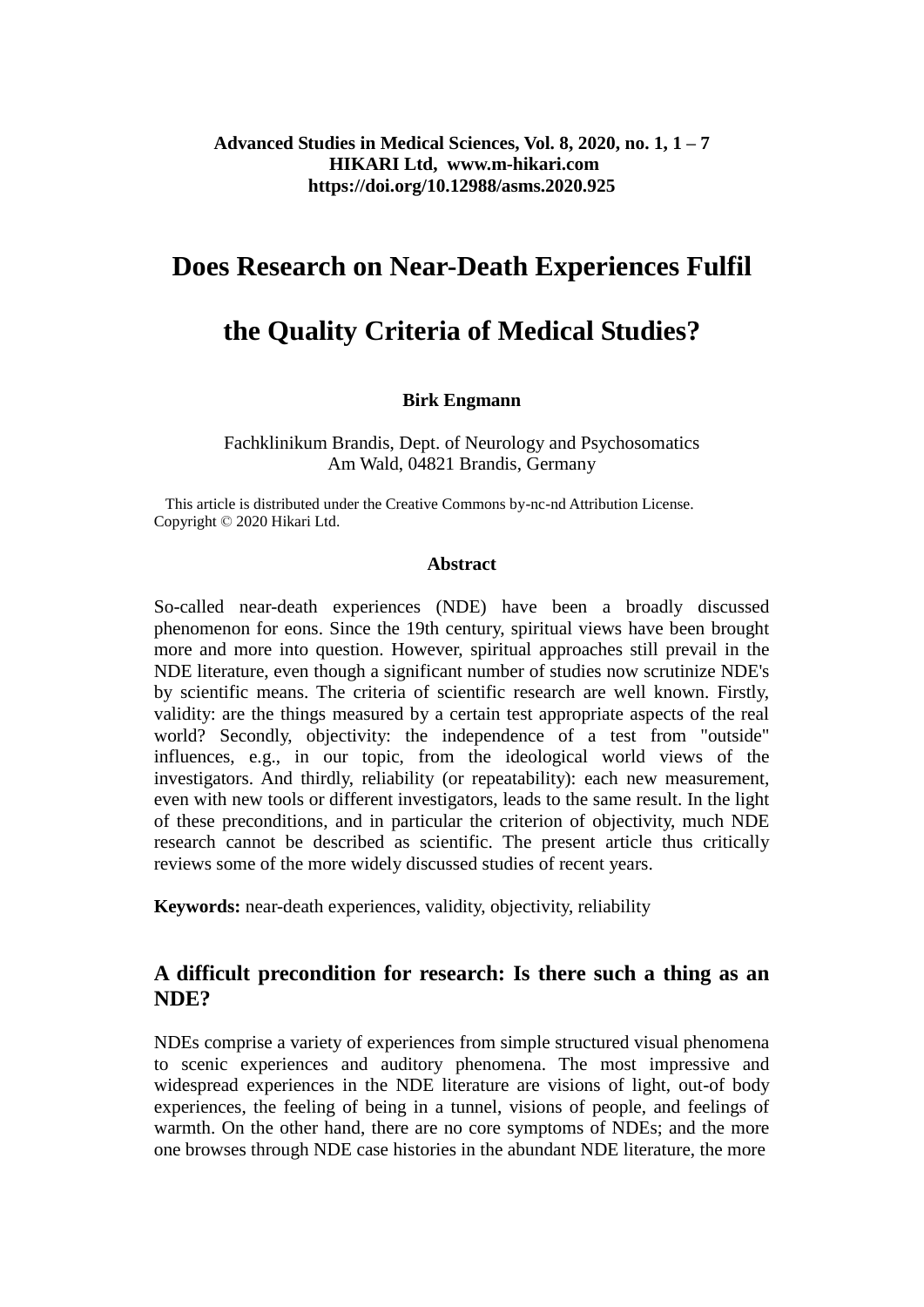extensive the variety of experiences becomes. These experiences cover so many different things, from experiencing a cross between Pegasus and a centaur identified as Jesus [1; p.116] to experiencing "magnificent carriages with horses, followed by horrible spiders and spider webs, together with flashes of light"  $[2; p]$ . 82].

Another often neglected point is the multiple realization of mental states. For instance, NDEs are much more frequent in ketamine abuse or ether anaesthesia [2; p.53] than in cardiac arrest. This suggests that most NDEs occur in circumstances which are far removed from "near death", or indeed clinical death! This situation is observed in the blockbuster book "Proof of heaven" by Alexander Eben, in which the author describes his experiences in a comatose state, but not in a clinical death 3]. From this point of view, the term NDE is superfluous, because it does not describe an entity in itself. But in the esoteric literature, this argument is neglected, because it is widely accepted that some people may already get insights into the "last things" while they are still actually living. Here we have already crossed the border between science and belief. Nonetheless, a large proportion of studies do not scrutinize this problem, but simply neglect it. For example, most transcultural NDE studies 4, 5, 6] give no consideration to the multiple realization of mental states. This considerably weakens conclusions about the origin of experiences.

## **The search for unusual experiences**

In 2014, the AWARE study had a deep resonance in the media. In this multicentre study, fifteen hospitals in different countries analysed 2060 cardiac arrest survivors over 4 years [7]. At least, 140 of them underwent interviews. There were both in-hospital interviews 3 days to 4 weeks after the event and out-of-hospital interviews by telephone 3 months to 1 year after the event. The first striking thing here is the large variation in the time to interview. The authors made no distinction between interviews carried out soon after the event and those conducted much later. However, secondary reprocessing of experiences like NDEs, like those in everyday life, is an important factor which alters descriptions of our experiences to fit them into the world view of the experiencer. Let us compare this with Mobbs & Watt 8], who considered a much higher number of NDE reports in retrospective studies than in prospective studies. Alas, the elaborate AWARE study threw away a chance for deeper elucidation of secondary reprocessing in NDE reports. Furthermore, measurements of blood gases soon after successful resuscitation were not made, even though an influential study [9] revealed a significant correlation between high carbon dioxide pressure and occurrence of NDEs as an indicator of a prolonged re-convalescence and thus the severity of the event. In this sense, observations by van Lommel et al. 10] could also be interpreted. In that study, the occurrence of an NDE was associated with memory disorders after resuscitation. Finally, the AWARE study merely searched for odd experiences, such as the recollection of elements of one's own resuscitation 7; p.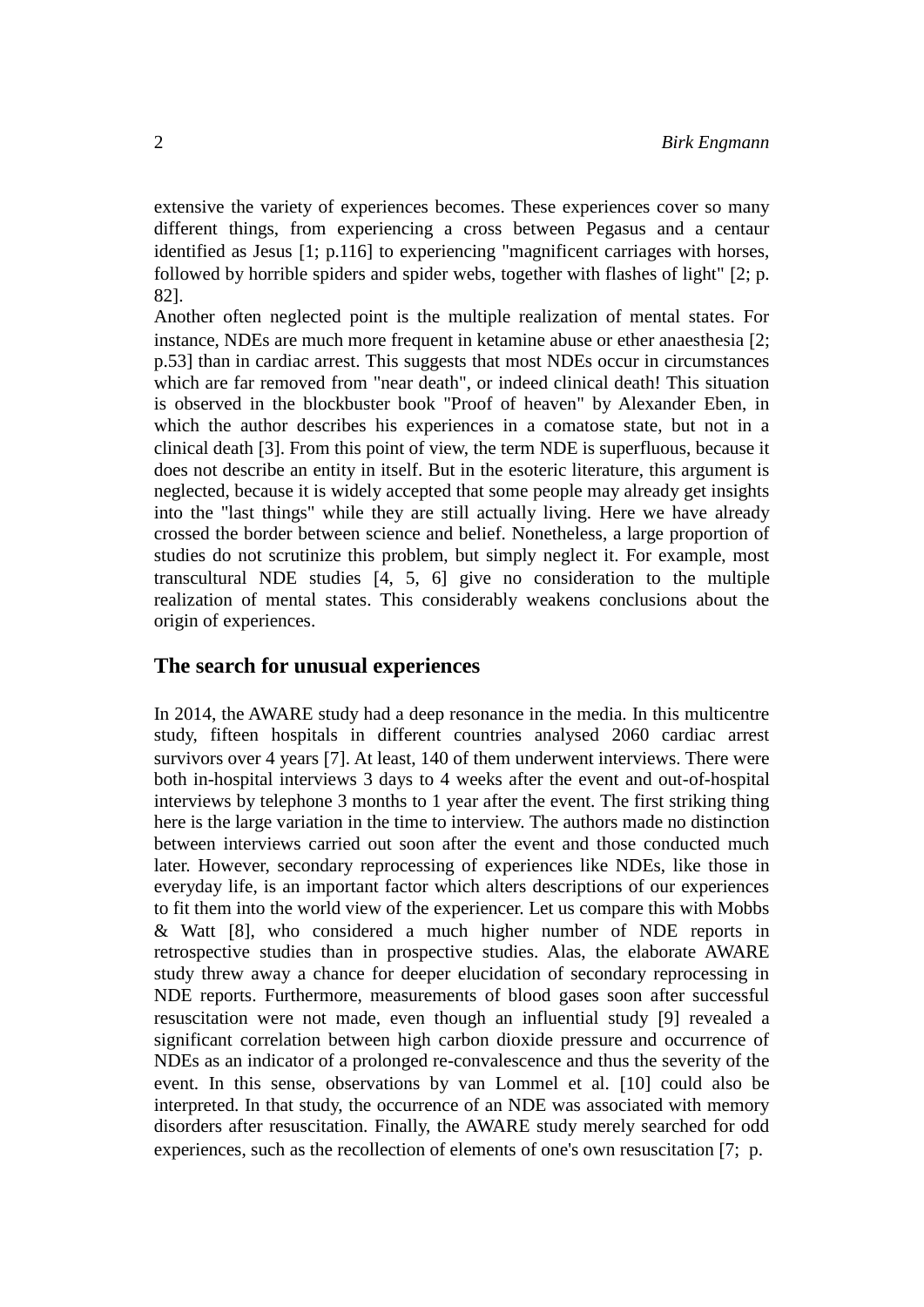1802). But one must inevitably take into consideration the fact that all successfully reanimated patients have never been dead! Indeed, they were all alive. It was just that the organs, including the brain, were in a severe state of malfunction. But malfunction does not mean no function at all. Moreover, in other states of malfunction, such as apallic syndrome, for instance, there are reports of recollections including topics prior to recovery The next step in the chain of reasoning is this: if a person is not dead in a NDE, it is not possible to get insights into the state of being dead. Here we face two different categories which do not overlap. So it is obvious that at this point we once again reach the boundary between science and belief, and we abandon any hope for validity of the research.

#### **NDE - an impossible definition**

In many studies, including AWARE, the 16 point scale due to Greyson 11] is used in an attempt to distinguish "real" NDEs from other experiences which are declared not to be NDEs. This scale inquires after cognitive, affective, paranormal, and transcendent aspects, but also carries with it the problem of suggestive questions. And those who refer to experiences like "understanding of everything", "sense of harmony or unity with the universe", or "entering some other unearthly world" are more likely to have NDEs than those who do not. But why should the presumed life in the afterworld be associated with such extrasensory aspects? Why should the afterworld not be constructed like the pattern of a bright spider's web? Why should the world spirit not appear as Pegasus, thereby proving the veracity of pagan Greek religion? Who among the investigators would dare to judge how the netherworld should appear? And conversely, why are reports that do not fulfil the criteria of Greyson's scale so often tossed out? There is a clear lack of objectivity in such a study.

Another problem is to circumscribe "real" near-death experiences, i.e., in clinical death, rather than similar experiences in other situations or diseases. This was done in the already quoted AWARE study, which therefore excluded most of the cardiac arrest survivors, but the problem also occurred in a study by Thonnard et al. 12], who described "characteristics of near-death experience memories as compared to real and imagined event memories". All in all, the authors wanted to elaborate NDEs as having an outstanding and extraordinary sensorial quality. The authors investigated 21 patients who "suffered from an acute brain insult and recovered from a coma" (p.5). Using Greyson's near-death experience scale, they divided their sample into three subgroups and a control group of healthy subjects. The three subgroups of patients were as follows: those who reported memories of a near-death experience, those who reported memories associated with their coma and intensive care period, but without near-death experiences, and those without any memories of their coma. After assessment of these groups by the Memory Characteristics Questionnaire (MCQ), the authors described "a significantly higher amount of memory characteristics for sensory, clarity, self-referential information (SRI) and emotion categories for NDEs..." (p.3). The authors concluded that "what makes the NDEs 'unique' is not being 'near death' but rather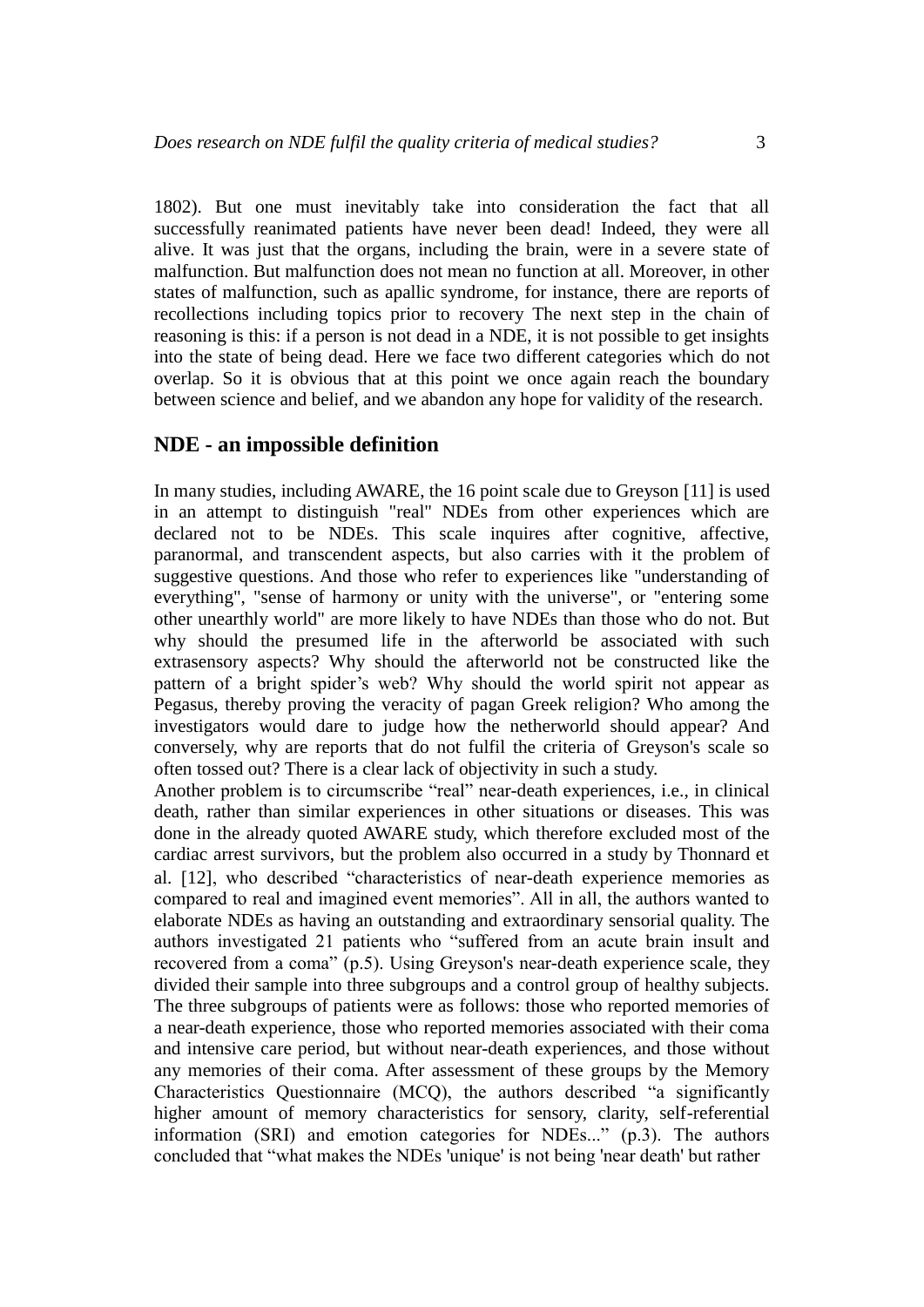the perception of the experience itself." (p.4) So far, so good. But the question arises as to why the term "near-death experiences" was used when it was obvious that none of the patients had suffered a clinical death? They "only" suffered from a stroke and ensuing coma! Worse, if we look more closely at how the subgroups were selected, yet more doubts arise. The modified version of the Memory Characteristics Questionnaire which was used by the authors inquires about the senses, clarity, and self-referential information. In conclusion, there is a high degree of overlap between the items in the MCQ and Greyson's scale with respect to extrasensory and exceptional experiences. As a consequence, patients who had been defined as having had a near-death experience by the Greyson scale would necessarily have higher scores in the memory questionnaire! So the authors used erroneous circular reasoning. They found certain characteristics in a subgroup, but they established the subgroup using those very same characteristics! What does the study tell us about near-death experiences? Nothing! Again, the study carried out with patients who never underwent a resuscitation reveals that experiences with clarity and an emotional content occur under quite different circumstances, such as after a stroke and a coma! But those experiences are not necessarily connected with a certain kind of event (disease), and nor do they have to occur in all subjects. The study reveals how an initial mistake beginning with an uncritical categorisation or definition of the term "near-death experience" leads to bias! Another thing that research could learn from this is that it is worth scrutinizing such popular terms as "near-death experiences" before starting a study.

#### **The EEG paradoxes**

Another way to get inside what happens in the brain during resuscitation is to record brain activity. The available data derives mainly from intensive care patients who were under EEG surveillance when heart arrest suddenly occurred. To my mind, other attempts aiming merely to elucidate philosophical questions are forbidden in any emergency case, because all forces must be used for successful resuscitation! Taken together, EEG reports about NDEs over the last few years could be divided into two kinds. Some studies discuss flatline EEG under resuscitation [7] and raise the question as to how consciousness - literally the NDE - could exist despite a functionless brain? Other studies point out uncommon EEG discharges which are supposed to be a correlate of NDEs. Chlawa et al. 13] measured increased EEG activity in 7 dying patients and speculated on a connection with NDEs, notwithstanding the fact that the patients would never have been able to report on their experience. Borjigin et al. [14] detected high (gamma) activity in rat EEGs after experimental cardiac arrest. But it should be stressed that the rats were put to death under anaesthesia (ketamine and xylazina) (p.14437) which was of course the right decision with regard to animal welfare. On the other hand, anaesthetics are well known to alter EEG charges. With regard to the "flatline EEG" argument, it is important to bear in mind that EEGs only record the surface activity of the brain. Moreover, contrary to standard EEG recording conditions, only a few electrodes are used for monitor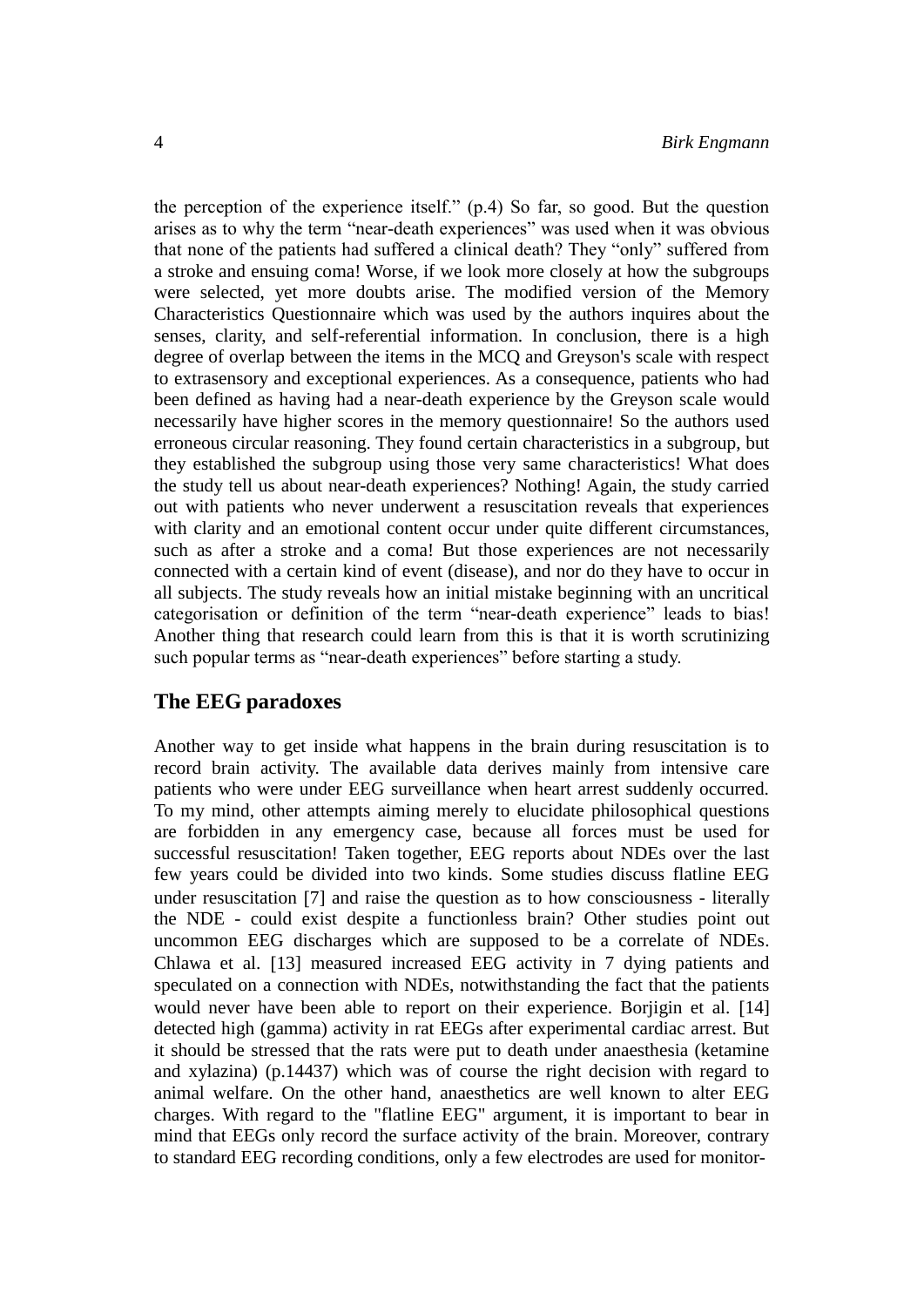ing in intensive care units, mostly on the forehead. Besides, EEG is not the only approved means to detect brain death. A brain could also function (to a lower degree) in the case of a flatline EEG.

To sum up, even these two lines of reasoning cannot provide us with a proof of the origin of NDEs. Instead, they reveal a lack of validity. We do not know whether the investigated subjects actually had an NDE, and even if they did, there would be no way to figure out whether the point of time of the flatline EEG or, respectively, discharges actually corresponded to the NDE. It could just as well be that NDEs, or most of them, develop in the relatively long phase of reconvalescence, not forgetting the long time often available for secondary reprocessing until the point of time of when the patient is interviewed, often days, weeks, months, or even years later.

#### **Are NDEs explainable?**

The above remarks reveal that NDEs are a complex problem. To my mind, NDEs could be explained by a kind of "diathesis-stress model". Such a model, often used to describe different influence factors in the development of psychic diseases, could also be used to gain insight into the risk of developing NDEs in clinical death. As an aside, most survivors of a clinical death do not have any NDE. The literature contains hints that people with NDEs often have personality traits which "allow" them to develop abnormal experiences more often than other people who do not have such traits. In other words, they have a diathesis to develop NDEs. For instance, different studies reveal a higher risk of developing NDEs in people who have rotatory imagination abilities in dreams, in those who often have hypnagogic and hypnopompic hallucinations, or those whose EEGs show temporal discharges. It should be stressed that I am not referring to the mentally ill here! And, secondly, not all factors need inevitably occur together. The other conditions concern the circumstances of the clinical death itself, for which I frankly prefer to use the word "stress". These are a prolonged disturbance in blood gases after resuscitation, persistent memory disorders, or a long and difficult resuscitation. Each alone indicates a high degree of severity of the event. In short, people with an inclination to abnormal experiences in daily life (diathesis) and a high degree of severity of the clinical death ("stress") have a high risk of developing an NDE. A third criterion is secondary reprocessing. The longer ago the clinical death event, the more embroidered and different will be the narrative. People make sense of their experiences and bring them into line with their world view.

#### **Two necessities**

Due to the wide range of different experiences, multiple realization of mental states, and uncertainty regarding the time of origin in clinical death, further research should focus on the following two points: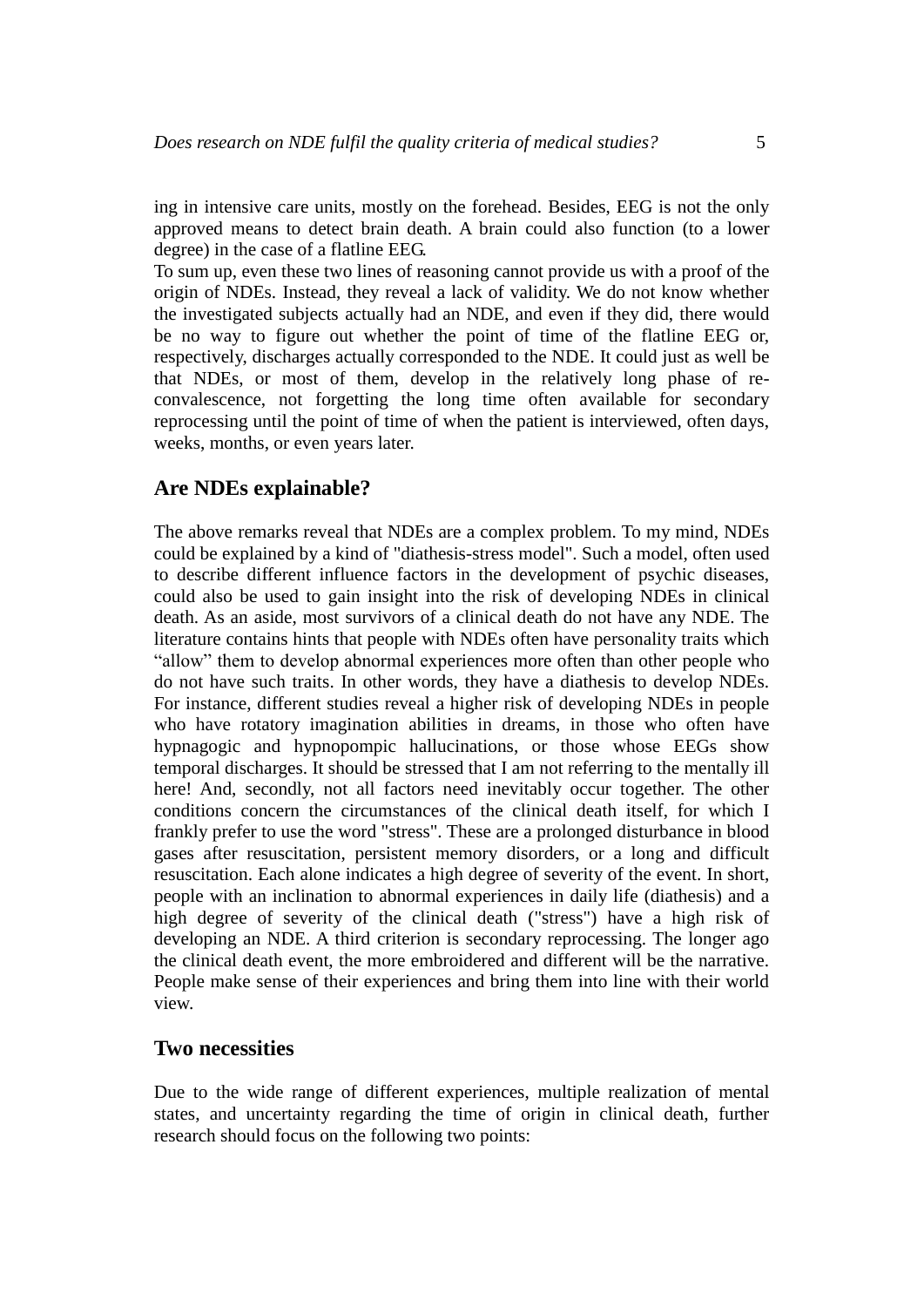1. In each study, a clarification of the circumstances in which the NDE originated is needed. Moreover, NDE stories without any link to a clinical death are at least interesting, because their narrative content reveals a person's world view embedded in their cultural background. NDEs which are linked to clinical death could be investigated with regard to the frequency of certain experiences. A certain frequency of some features of NDEs could be a hint of a higher vulnerability of some regions of the brain in clinical death.

2. NDEs do not constitute a specific category or entity. The term does not comprise experiences which are a unique characteristic of clinical death. For this reason, if one investigates the "target variable", clinical death, all "values" of the target variable have to be investigated. Otherwise, it would signal a lack of objectivity to exclude certain values or experiences by declaring them to be "non-NDEs", merely on the basis of the world view of the investigator.

## **Conclusion**

A significant number of current research projects on NDEs does not fulfil the criteria of scientific studies. However, NDEs are explainable by scientific means. Structured and self-critical research can still deliver more insights into NDEs. But there is one limitation: research can never solve the question of existence or nonexistence of the supernatural. Nevertheless, research in general enables us to take a critical look at such world views.

## **References**

1] J. Lindley, S. Bryan, B. Conley, Near-death experiences in a Pacific north-west American population: the Evergreen study, *Anabiosis – The Journal for Near-Death Studies*, **1** (1989), 104–124. https://doi.org/10.17514/jnds-1981-1-2-p104- 124

2] B. Engmann, *Near-death experiences, Heavenly insight or human illusion?* Cham, Springer, 2014.

3] A. Eben, *Proof of heaven*, New York: Simon & Schuster, 2012.

4] J. Belanti, M. Perera, K. Jagadheesan, Phenomenology of near-death experiences: a cross-cultural perspective, *Transcultural Psychiatry*, **1** (2008), 121–133. https://doi.org/10.1177/1363461507088001

5] C. Fracasso, S.A. Aleyasin, M.S. Young, Brief report: Near-death experiences among a sample of Iranian muslims, *Journal of Near-Death Studies*, **1** (2010), 265-272. https://doi.org/10.17514/jnds-2010-29-1-p265-272